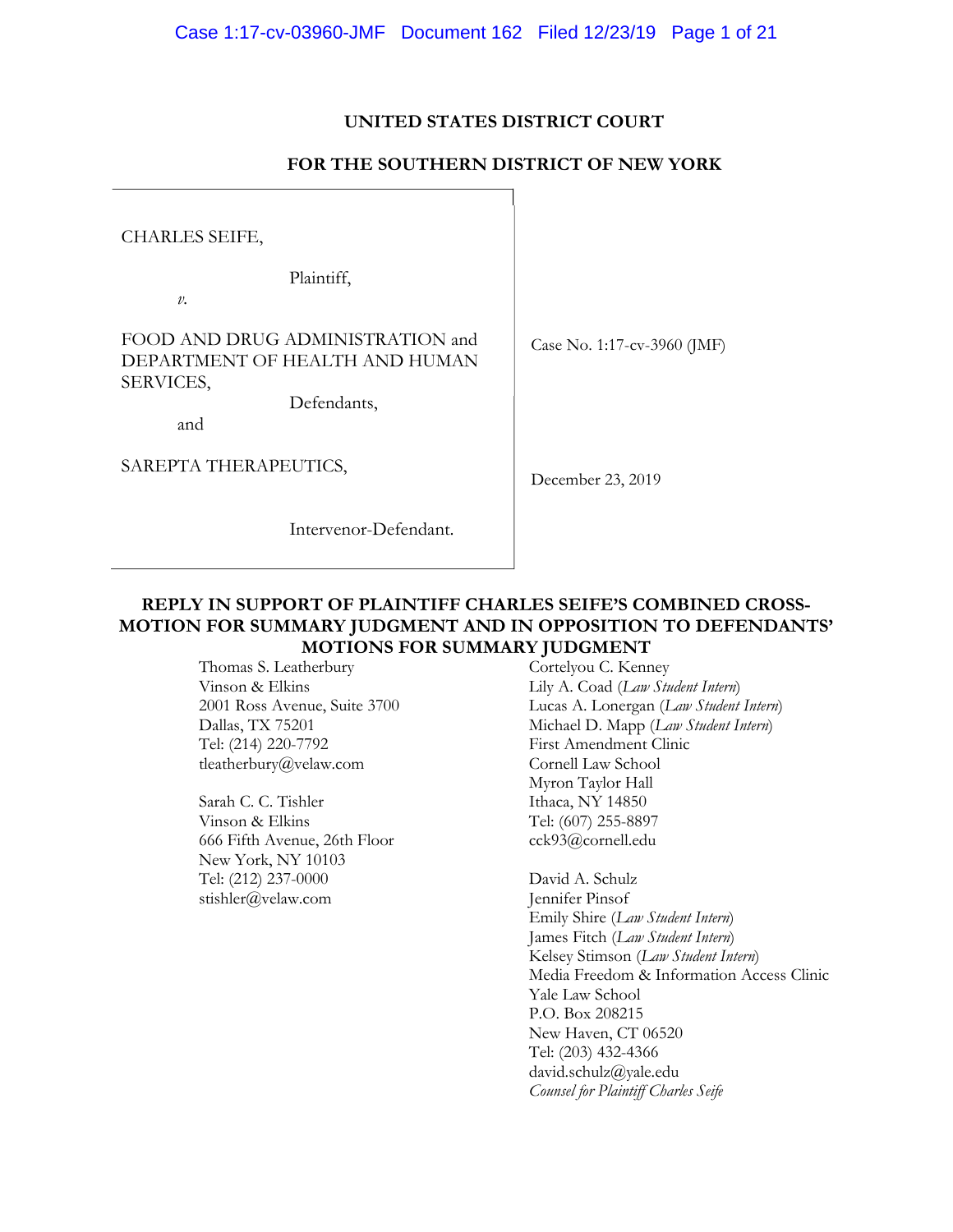## **TABLE OF CONTENTS**

| I.  | The Foreseeable Harm Standard Was Not Addressed in FMI And Applies Fully To |                                                                                                                                          |  |
|-----|-----------------------------------------------------------------------------|------------------------------------------------------------------------------------------------------------------------------------------|--|
|     | А.                                                                          | The Burden To Withhold Under The 2016 Amendments Was Not Resolved                                                                        |  |
|     | <b>B.</b>                                                                   | The 2016 Amendments Raise The Bar For Withholding And Require The                                                                        |  |
|     | C.                                                                          | Because FOIA Must Be Read As A Whole, The Interest Protected By The<br>2016 Amendments Is Plainly Not An Interest In "Confidentiality" 5 |  |
|     | D.                                                                          |                                                                                                                                          |  |
|     | Е.                                                                          | Defendants Do Not Escape The 2016 Amendments Using The Trade Secrets                                                                     |  |
| II. |                                                                             | Even If The 2016 Amendments Do Not Apply, Defendants Do Not Meet The New                                                                 |  |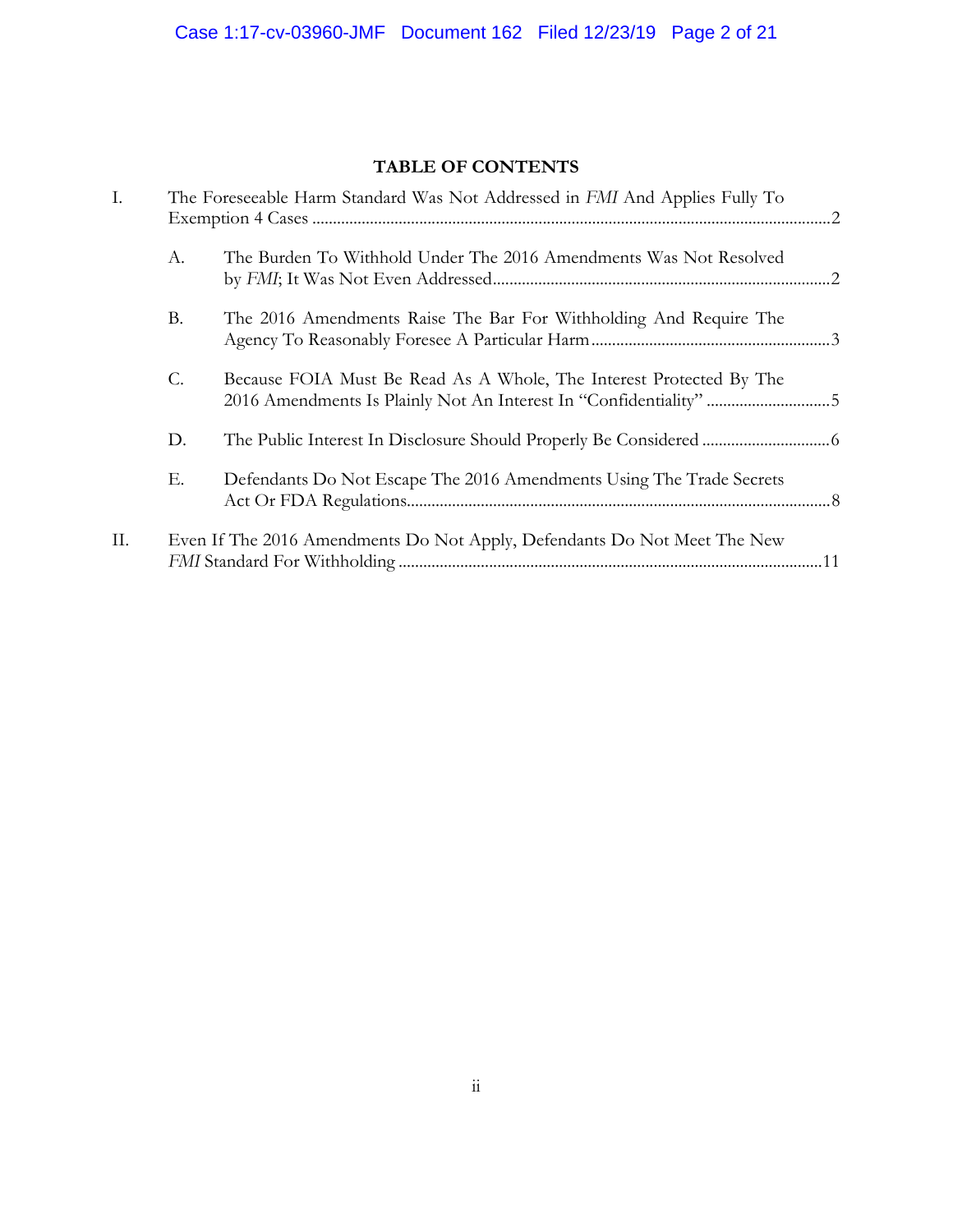## **TABLE OF AUTHORITIES**

## **Cases**

| Allnet Commc'n Servs., Inc. v. F.C.C.,                                       |  |
|------------------------------------------------------------------------------|--|
| American Small Business League v. DOD, No. C-18-01979                        |  |
| Bloomberg, LP. v. Bd. of Governors of the Fed. Reserve Sys.,                 |  |
| Center for Investigative Reporting v. Dep't of Labor,                        |  |
| Chrysler Corp. v. Brown,                                                     |  |
| Citizens for Responsibility & Ethics in Washington v. Fed. Election Comm'n,  |  |
| Compare Am. Small Bus. League,                                               |  |
| Critical Mass Energy Project v. Nuclear Regulatory Commission,               |  |
| Dep't of Justice v. Reporters Comm. for Freedom of the Press,                |  |
| DOJ v. Landano,                                                              |  |
|                                                                              |  |
| General Electric Company v. U.S. Nuclear Regulatory Commission,              |  |
| Halpern v. FBI,                                                              |  |
| Inner City Press/Cmty. on the Move v. Bd. of Governors of Fed. Reserve Sys., |  |
| Jones v. FBI,                                                                |  |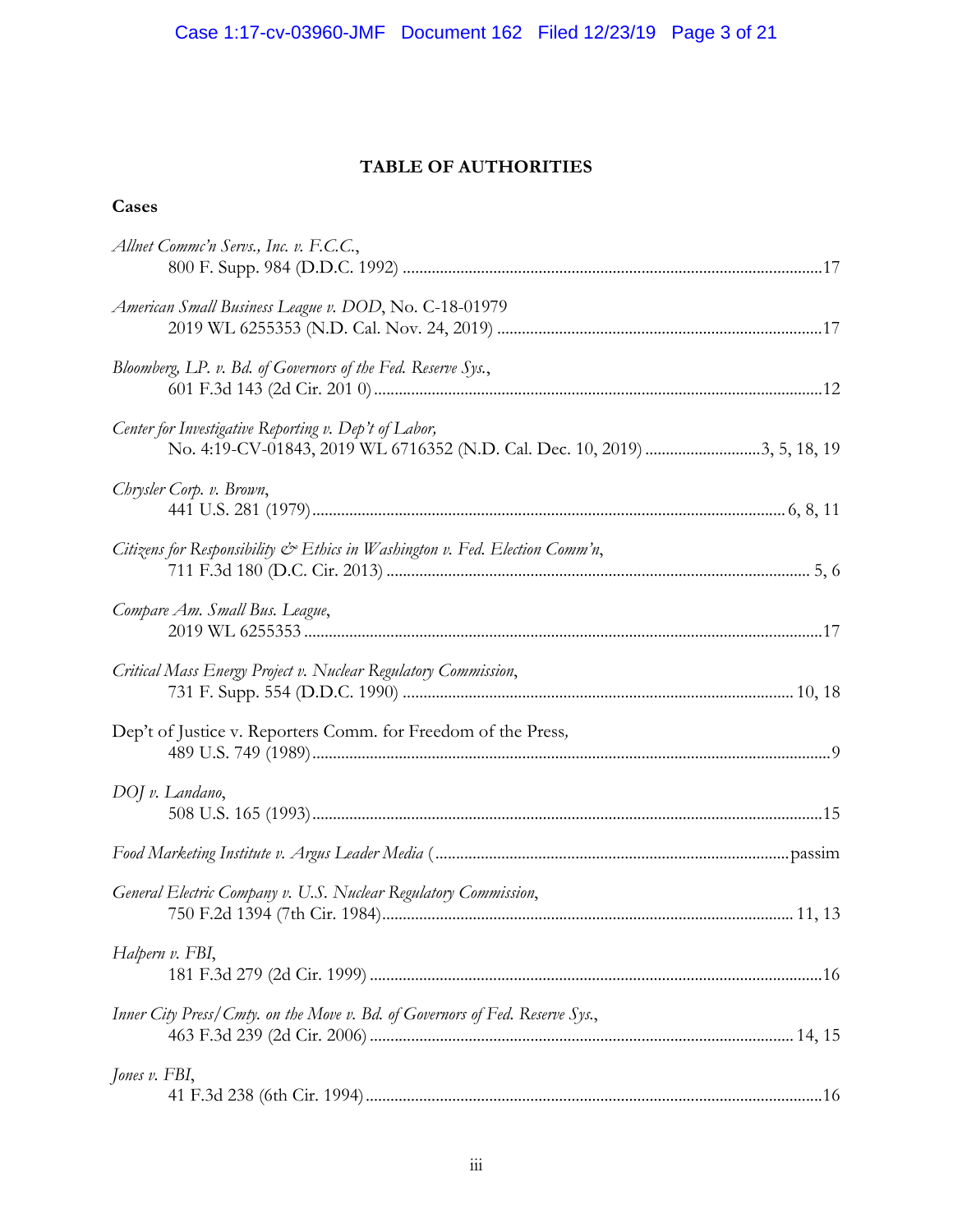# Case 1:17-cv-03960-JMF Document 162 Filed 12/23/19 Page 4 of 21

| K Mart Corp. v. Cartier, Inc.,                         |  |
|--------------------------------------------------------|--|
| Maricopa Audubon Soc. v. U.S. Forest Serv.,            |  |
| McDonell Douglas Corp. v. U.S. Dep't of the Air Force, |  |
| Milner v. Dep't of Navy,                               |  |
| $N$ adler v. FDIC,                                     |  |
| Niagara Mohawk Power Corp. v. U.S. Dep't of Energy,    |  |
| Nielsen v. Preap,                                      |  |
| NRDC v. EPA, No. 17-CV-5928,                           |  |
| Public Health Citizen Research Group v. FDA,           |  |
| Rosenberg v. DOD,                                      |  |
| <i>Smith v.</i> Dep't of Labor,                        |  |
| U.S. Dep't of State v. Ray,                            |  |
| United States v. Dickson,                              |  |
| United States v. Wiltberger,                           |  |
| <b>Statutes</b>                                        |  |
|                                                        |  |
|                                                        |  |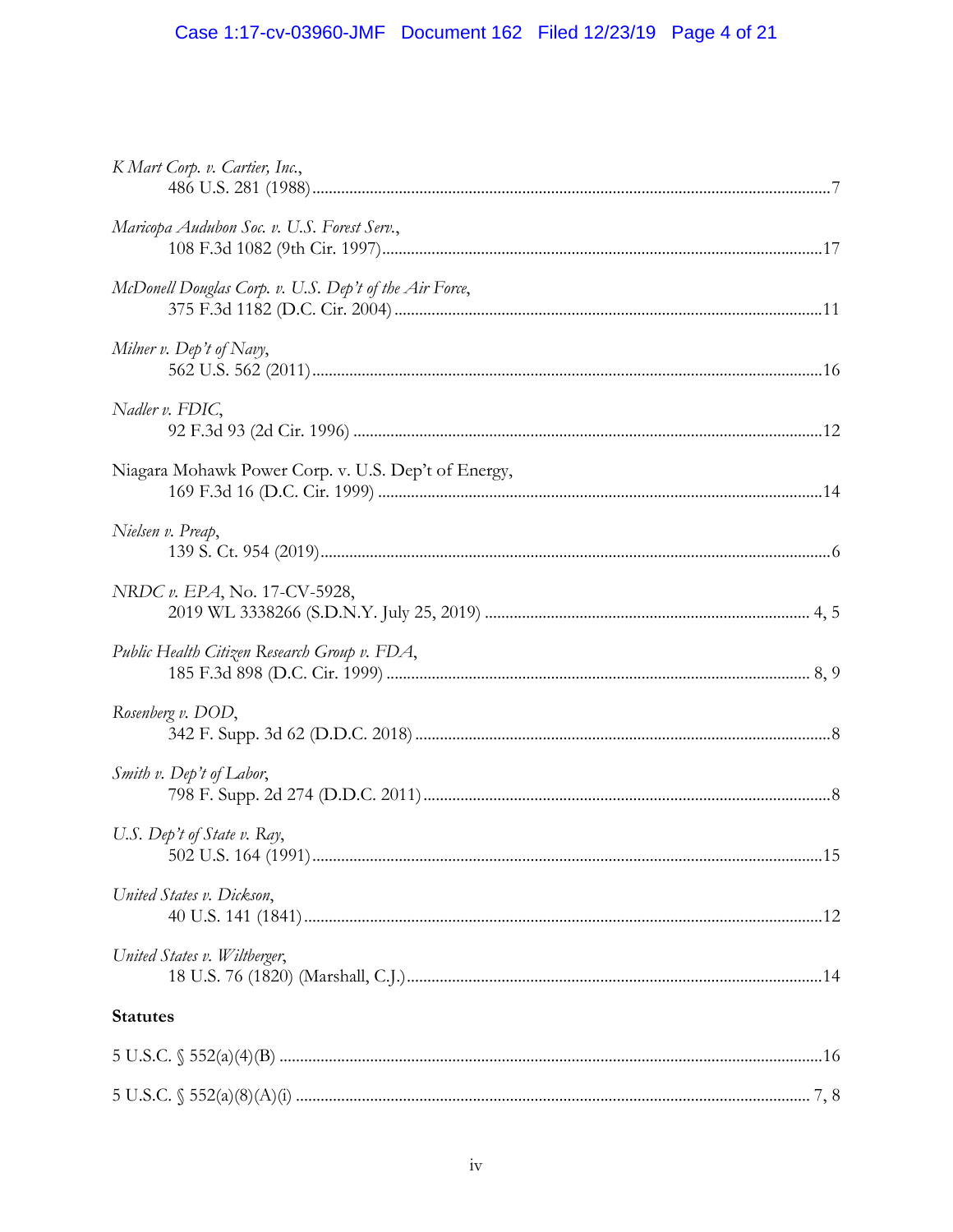# Case 1:17-cv-03960-JMF Document 162 Filed 12/23/19 Page 5 of 21

| FOIA Improvement Act of 2016, |  |
|-------------------------------|--|
| <b>Other Authorities</b>      |  |
| H.L.A. Hart,                  |  |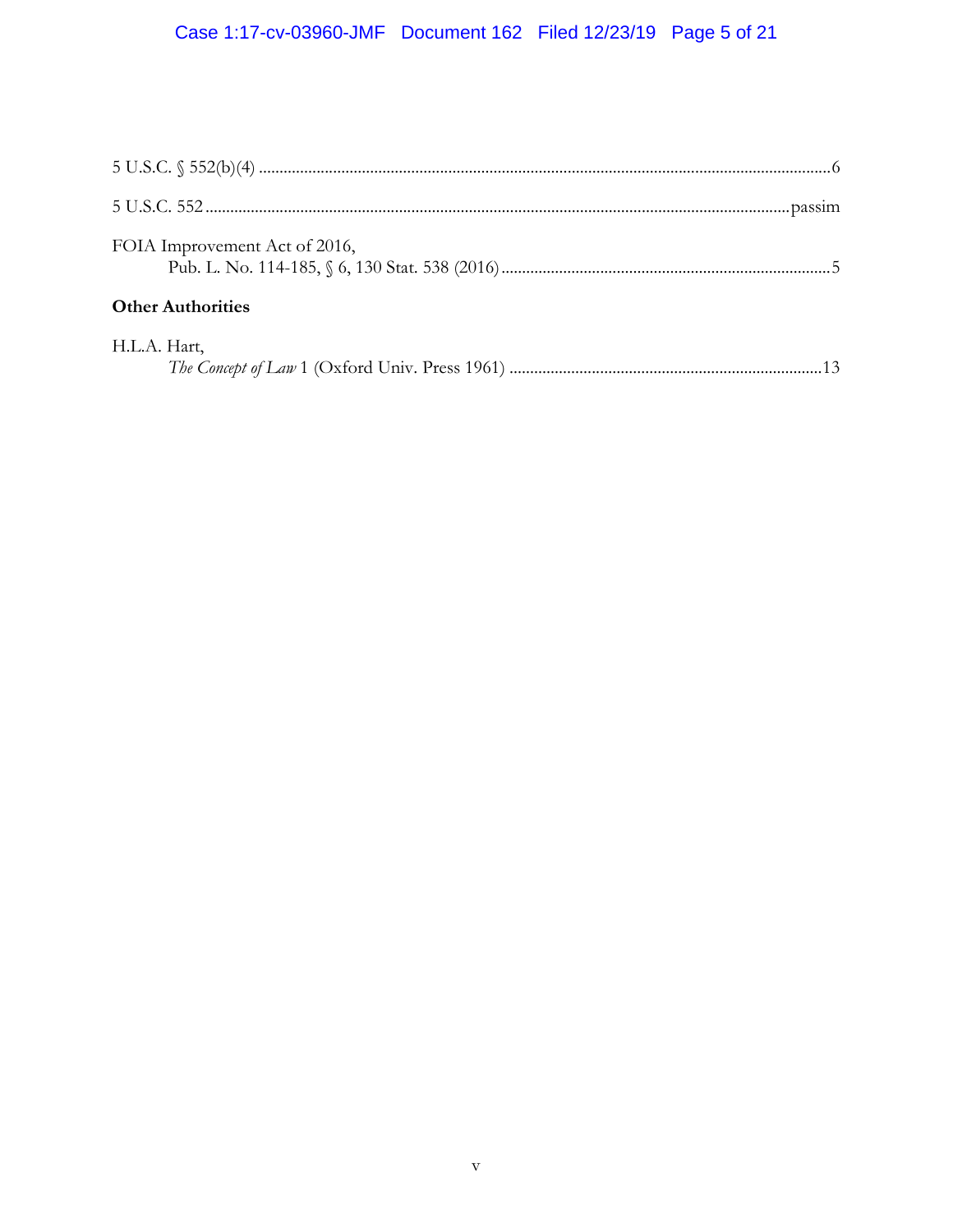#### Case 1:17-cv-03960-JMF Document 162 Filed 12/23/19 Page 6 of 21

The issue before this Court is not and has never been whether Sarepta's controversial and extraordinarily expensive drug "should have been approved by [the] FDA." FDA Opp. 1, ECF No. 157. Rather, it is whether the Freedom of Information Act ("FOIA"), as amended in 2016 (the "2016 Amendments"), permits the FDA to withhold from the public Sarepta's clinical trial data—data needed to assess whether the FDA followed its statutory mandates and to inform doctors, patients, and researchers about health matters of immense public interest. Science journalist Charles Seife has demonstrated that it was not lawful to withhold the clinical trial data in December 2016, and it did not become lawful when the Supreme Court reinterpreted Exemption 4 in *Food Marketing Institute v. Argus Leader* ("*FMI*), 139 S. Ct. 2356 (2019), which necessitated supplemental briefing in this case.

As Seife has shown, after the 2016 FOIA Amendments defendants must establish both that the withheld data qualifies as "confidential" "commercial or financial" information under Exemption 4, and that releasing the data will cause a "foreseeable harm" to the interest protected by Exemption 4. Seife Br. 9-11, ECF No. 148. Defendants dispute this basic point and suggest the Supreme Court in *FMI* "rejected" Seife's understanding of the FDA's burden under the 2016 Amendments. FDA Opp. 1, 14. But the Amendments were not before the Court in *FMI* and are not even cited in passing anywhere in that opinion. While it is true that neither Seife's reading of the 2016 Amendments nor his understanding of the new test for Exemption 4 that *FMI* left for lower courts to work out has yet "been adopted by a single court," Sarepta Opp. 1-2, ECF No. 154, that is only because *FMI* was just decided on June 24, 2019. Since then, only two courts have issued opinions on the 2016 Amendments' effect on Exemption 4, and they are contradictory and unpublished. Other cases addressing agency burdens under the new test for Exemption 4 and the 2016 Amendments remain pending.

Given the novel issues these cases present, this Court should issue a published opinion providing guidance and rejecting defendants' overbroad arguments about agencies' authority to keep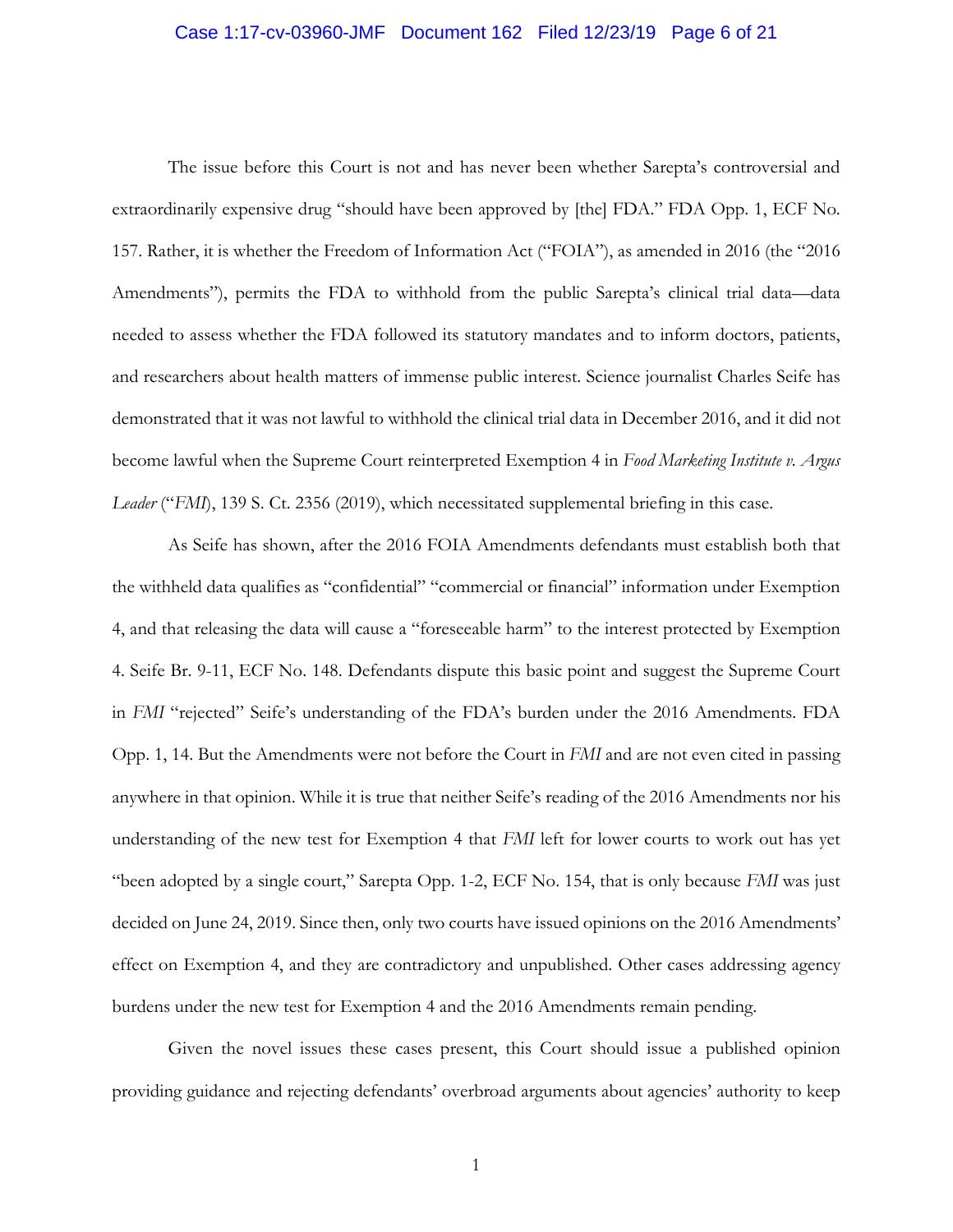### Case 1:17-cv-03960-JMF Document 162 Filed 12/23/19 Page 7 of 21

secret information essential for the public to know what its government is up to. While Sarepta accuses Seife of "invent[ing] law out of whole cloth," Sarepta Opp. 25, his sound interpretation of both the 2016 Amendments and *FMI*'s new test for Exemption 4 is entirely consistent with FOIA jurisprudence, including what little Exemption 4 precedent survives. It also rests on *FMI*'s instruction to "stop" where the statutory text "yields a clear answer," *FMI*, 139 S. Ct. at 2354 (collecting cases), a portion of the *FMI* decision that defendants wish away in favor of out of context snippets from legislative history and regulations that do violence to the text, structure, and purpose of FOIA.

## **I. The Foreseeable Harm Standard Was Not Addressed In FMI And Applies Fully To Exemption 4 Cases**

## **A. The Burden To Withhold Under The 2016 Amendments Was Not Resolved by FMI; It Was Not Even Addressed**

*FMI* did not and could not "reject]]" the foreseeable harm test proposed by Seife. FDA Opp. 1, 14. The 2016 Amendments are not retroactive and apply only to requests made after June 30, 2016. *See* FOIA Improvement Act of 2016, Pub. L. No. 114-185, § 6, 130 Stat. 538 (2016). *FMI* involved a 2011 FOIA request. *See* J.A. at 37-38, *FMI*, 139 S. Ct. 2356 (2019) (No. 18-481), 2018 WL 7915640 (U.S.), at \*37-38. So the application of the 2016 Amendments to information otherwise within Exemption 4 was never before the Court under Article III's "case and controversy" requirement.

Moreover, *FMI* resolved only the meaning of the word "confidential" in Exemption 4. *See* 139 S. Ct. at 2366; 5 U.S.C.  $\S 552(b)(4)$ .<sup>1</sup> The meanings of the terms "reasonably," "foreseeable harm,"

<sup>&</sup>lt;sup>1</sup> The petition for certiorari made clear the issue in dispute solely "concerns the meaning of 'confidential' in FOIA Exemption 4." *Seife v. FDA*, 2019 WL 1382724, at \*1 (S.D.N.Y. Mar. 27, 2019) (Furman, J.) (citing Pet. for Cert. at i, No. 18-481 (U.S. Oct. 11, 2018), *cert. granted*, 139 S. Ct. 915 (2019)). Importantly, the Supreme Court's new definition of "confidential" focuses entirely on how the owner (and potentially the government) treat the information, not on the effect of disclosure. The Court rejected the position, advocated in a dissenting opinion, that harm resulting from disclosure is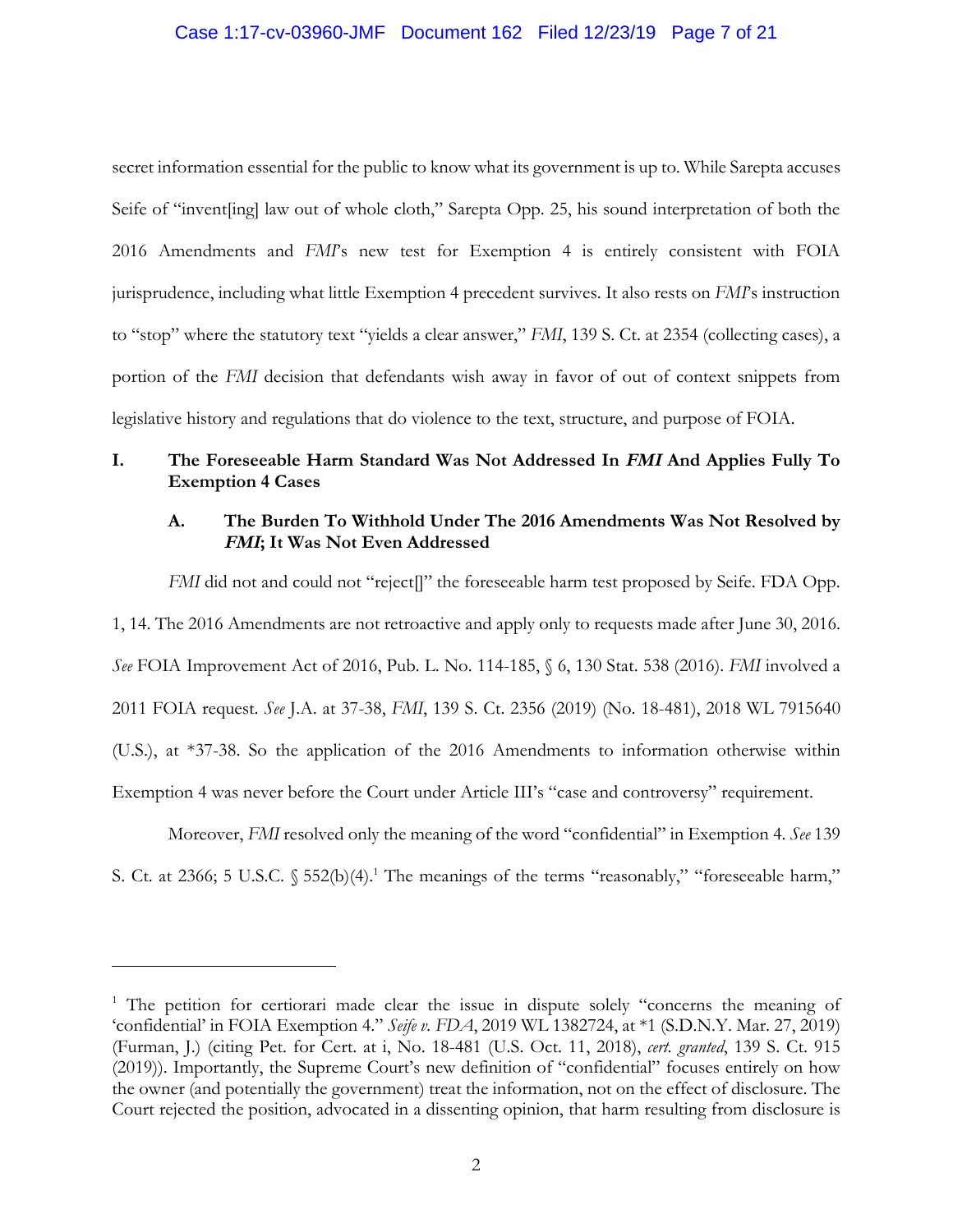#### Case 1:17-cv-03960-JMF Document 162 Filed 12/23/19 Page 8 of 21

and the "interest" used in the 2016 Amendments, Seife Br. 12-17, were not before the Court and were not addressed. The Court need not take Seife's word for it: *Center for Investigative Reporting v. Dep't of Labor* ("*CFIR*") just recognized that "the Supreme Court did not address the validity of the foreseeable harm standard" in *FMI* and held that "the foreseeable harm standard applies" to Exemption 4. 2019 WL 6716352, at \*7 (N.D. Cal. Dec. 10, 2019).

## **B. The 2016 Amendments Raise The Bar For Withholding And Require The Agency To Reasonably Foresee A Particular Harm**

Defendants argue that since the 2016 Amendments do not "alter the scope" of any exemption, they need only show the information at issue is "confidential" under *FMI*. FDA Opp. 9-13. That simply is not so. As this Court has already recognized, the 2016 Amendments do impose an additional statutory obligation to withhold information, even when it falls within an exemption. *See NRDC v. EPA*, 2019 WL 3338266, at \*1 (S.D.N.Y. July 25, 2019) (Furman, J.); *see also* Seife Br. 10-12. Nor is this obligation limited to Exemption 5 as defendants contend. FDA Opp. 9-12. The 2016 Amendments clearly state: "[a]n agency shall (i) withhold information under [FOIA] only if: (I) the agency reasonably foresees that disclosure would harm an interest protected by an exemption . . . or; (II) disclosure is prohibited by law." 5 U.S.C.  $\S$  552(a)(8)(A)(i). Disclosure of the data at issue is not prohibited by law (*see infra* Part I.E), so the burden to reasonably foresee a particular harm fully applies.

To the extent relevant, the FDA's discussion of Exemption 5 further confirms that defendants have failed to meet their evidentiary burden. In *NRDC,* the EPA argued that "[r]elease of the withheld information would discourage open and frank discussion" and "have a chilling effect on the Agency's decision-making processes." *NRDC*, 2019 WL 3338266, at \*1. The Court found this to do no more

relevant to whether information is "confidential" under Exemption 4. *Compare FMI*, 139 S. Ct. at 2366 *with id.* at 2368 (Breyer, J., concurring in part and dissenting in part).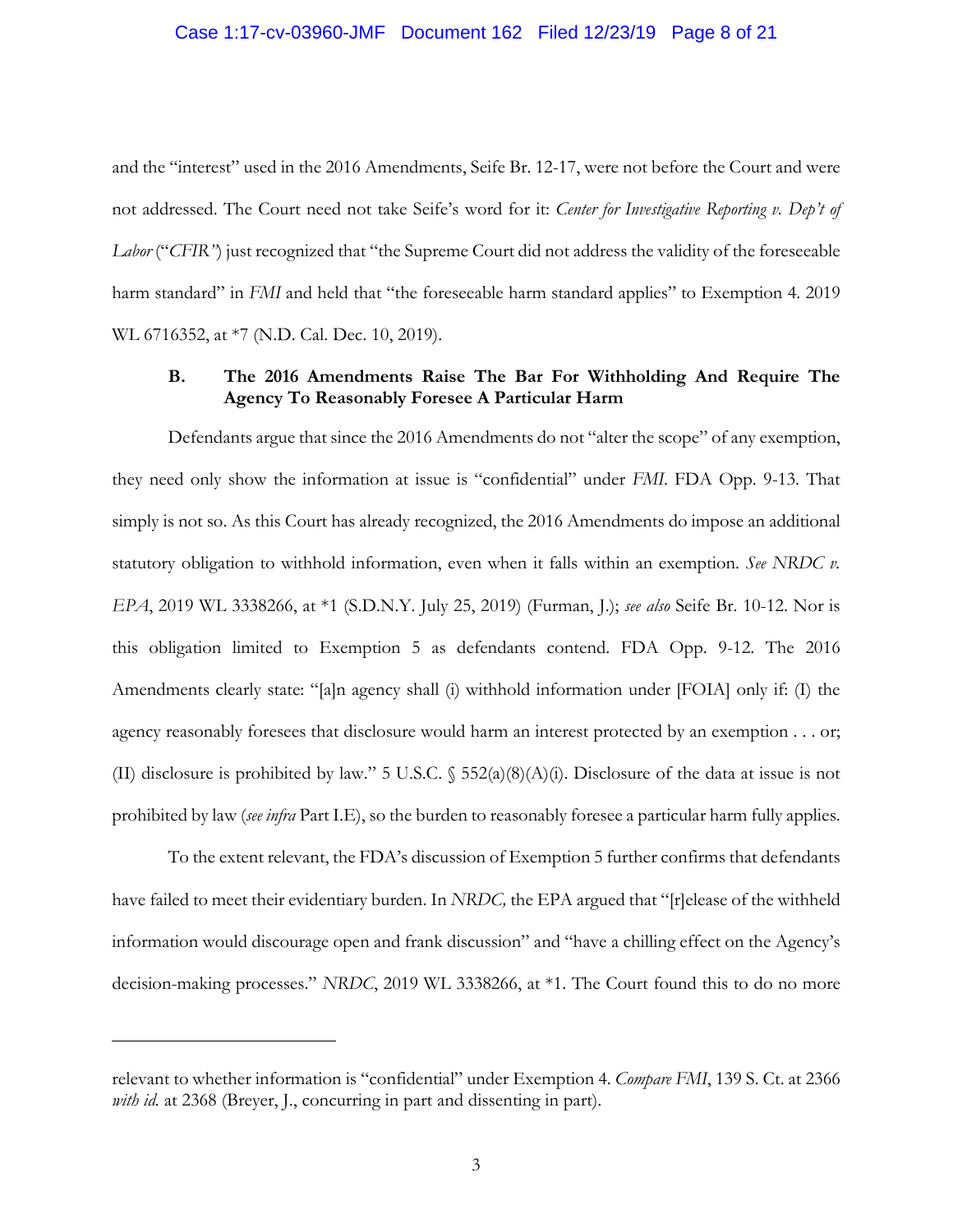#### Case 1:17-cv-03960-JMF Document 162 Filed 12/23/19 Page 9 of 21

than establish that the information fell within Exemption 5 and failed to "sufficiently 'explain how a *particular* Exemption 5 withholding would harm the agency's deliberative process.'" *Id*. (citation omitted) Notably, the EPA's insufficient declaration in *NRDC* was more robust than the declaration FDA belatedly submits here, which argues in a single sentence that "it is reasonably foreseeable that FDA's public disclosure of the confidential commercial information to plaintiff would harm the confidential nature of that information because the information would no longer be private." Sager Decl. ¶ 8, ECF No. 159.

Neither the FDA nor Sarepta adequately explains how releasing the withheld information would cause particular "harm."<sup>2</sup> And while the EPA was given a second chance in *NRDC* to issue a new affidavit, the FDA's offhand request to do so here should be rejected. FDA Opp. 15, n.9. Defendants have already been afforded the opportunity to brief the effect of the foreseeable harm standard, yet they have failed to articulate any meaningful harm that would flow from release, despite thirty-one unused pages of briefing space to do so, the Court's August 2 order,<sup>3</sup> the *NRDC* opinion, Seife's supplemental filing, and conversation among counsel about the relevance here of the 2016 Amendments. *See* Seife Br. 15 & n.8. Given the extraordinary costs and risk of a drug patients continue

<sup>&</sup>lt;sup>2</sup> Nor do defendants meaningfully address the plain text obligation of "the agency" itself to "reasonably foresee" the harm to withhold information, 5 U.S.C. § 552(a)(8)(A)(i); Seife Br. 13-15. The FDA complains that doing so would result in "burdens and delay" and is "not supported by any FOIA case law or the legislative history of the 2016 [a]mendments." FDA Opp. 15-16 n.10. But as then Judge Kavanaugh recognized in *CREW*, when agencies made a similar complaint about the requirement to comply with strict FOIA-processing deadlines: "Congress made that decision. If the Executive Branch does not like it or disagrees with Congress's judgment, it may so inform Congress and seek new legislation." *Citizens for Responsibility & Ethics in Washington v. Fed. Election Comm'n* ("*CREW*"), 711 F.3d 180, 189-90 (D.C. Cir. 2013)..

<sup>&</sup>lt;sup>3</sup> The Court ordered the parties' ""supplemental' motion papers [to] incorporate any and all arguments from their prior briefing that remain relevant" such that "the parties' 'supplemental' motions should stand on their own and should not incorporate by reference arguments made in the earlier briefing." ECF 137 at 2.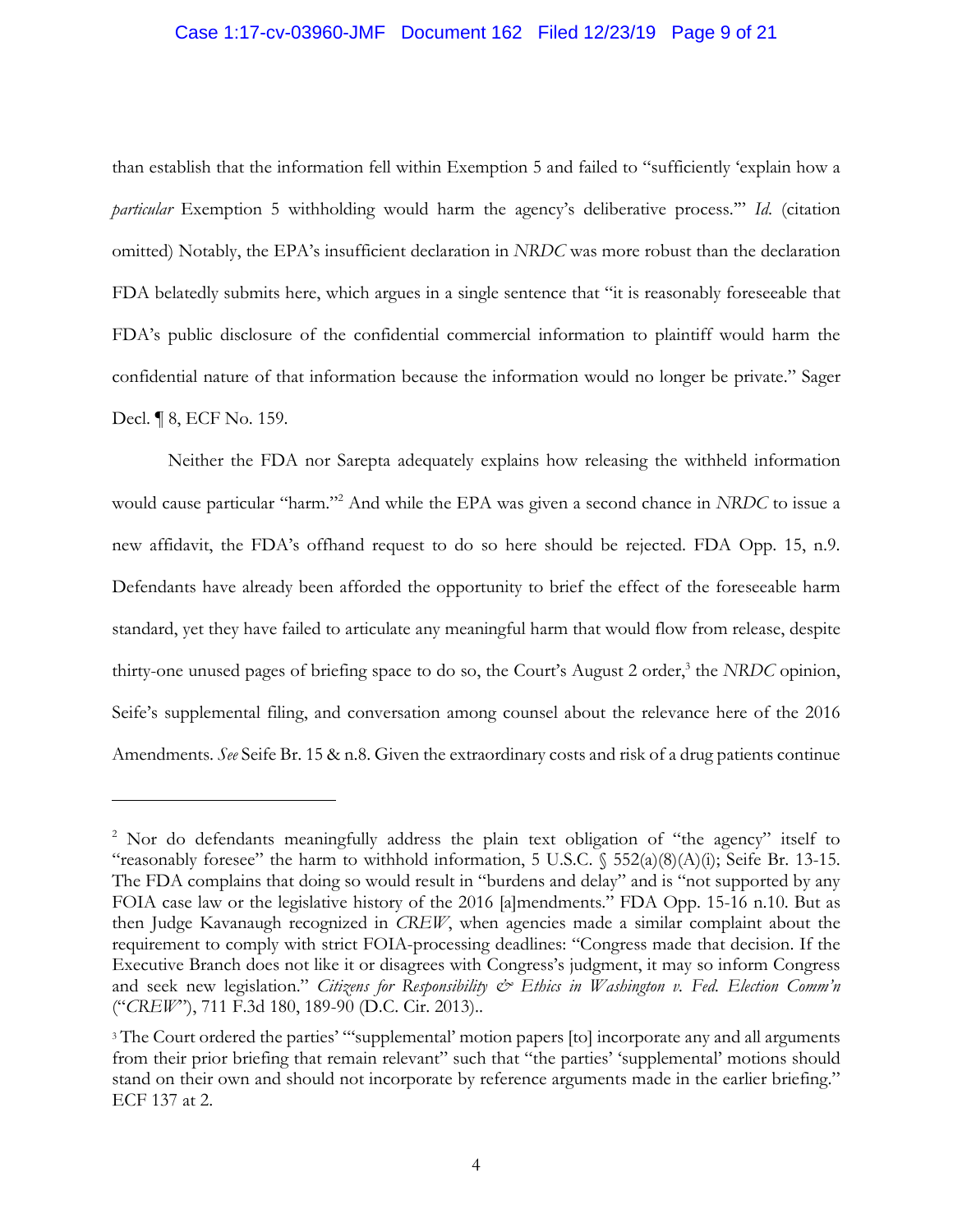#### Case 1:17-cv-03960-JMF Document 162 Filed 12/23/19 Page 10 of 21

to take, Seife Br. 31-32, this Court should not further delay disclosure of the data at issue. *See CFIR*, 2019 WL 6716352, at \*7 (not affording defendants opportunity to supplement record after failing to show foreseeable harm).

## **C. Because FOIA Must Be Read As A Whole, The Interest Protected By The 2016 Amendments Is Plainly Not An Interest In "Confidentiality"**

Defendants incorrectly argue that the "interest" protected by Exemption 4 is solely one of "confidentiality" by zooming in on that word alone. FDA Opp. 13. But *FMI* reminds us that a "proper starting point [for statutory interpretation] lies in a careful examination of the ordinary meaning and structure of *the law itself*." 139 S. Ct. at 2364 (emphasis added) (citation omitted). When it comes to interpreting the highly complex and interlocking provisions of FOIA, the entire exemption and the 2016 amendments must be "harmoniz[ed]"—rather than focusing on a single word in isolation. Seife Br. 12-17; *see also CREW*, 711 F.3d at 188-90; *see also Chrysler Corp. v. Brown*, 441 U.S. 281, 291-93 (1979) (analyzing FOIA's subparts and "language, logic, [and] history").

In harmonizing Exemption 4 with the 2016 Amendments, it is clear defendants' interpretation of "interest" in the 2016 Amendments as solely protecting "confidentiality" violates blackletter rules of statutory construction. Equating "interest" with "confidentiality," means any loss of confidentiality, no matter how immaterial, would be sufficient to qualify as a "foreseeable harm" because "[d]isclosure would necessarily destroy the private nature of the information." FDA Opp. 13. This interpretation effectively reads the word "harm" out of the 2016 Amendments—any information otherwise within Exemption 4 would qualify. Defendants' reading therefore violates the "cardinal rule of statutory interpretation that no provision should be construed to be entirely redundant." *Nielsen v. Preap*, 139 S. Ct. 954, 969 (2019) (citation omitted); *see also Williams v. Taylor*, 529 U.S. 362, 404 (2000). Defendants offer no alternative explanation of harm and fail to explain how "harm" from loss of confidentiality under their interpretation should be measured or quantified.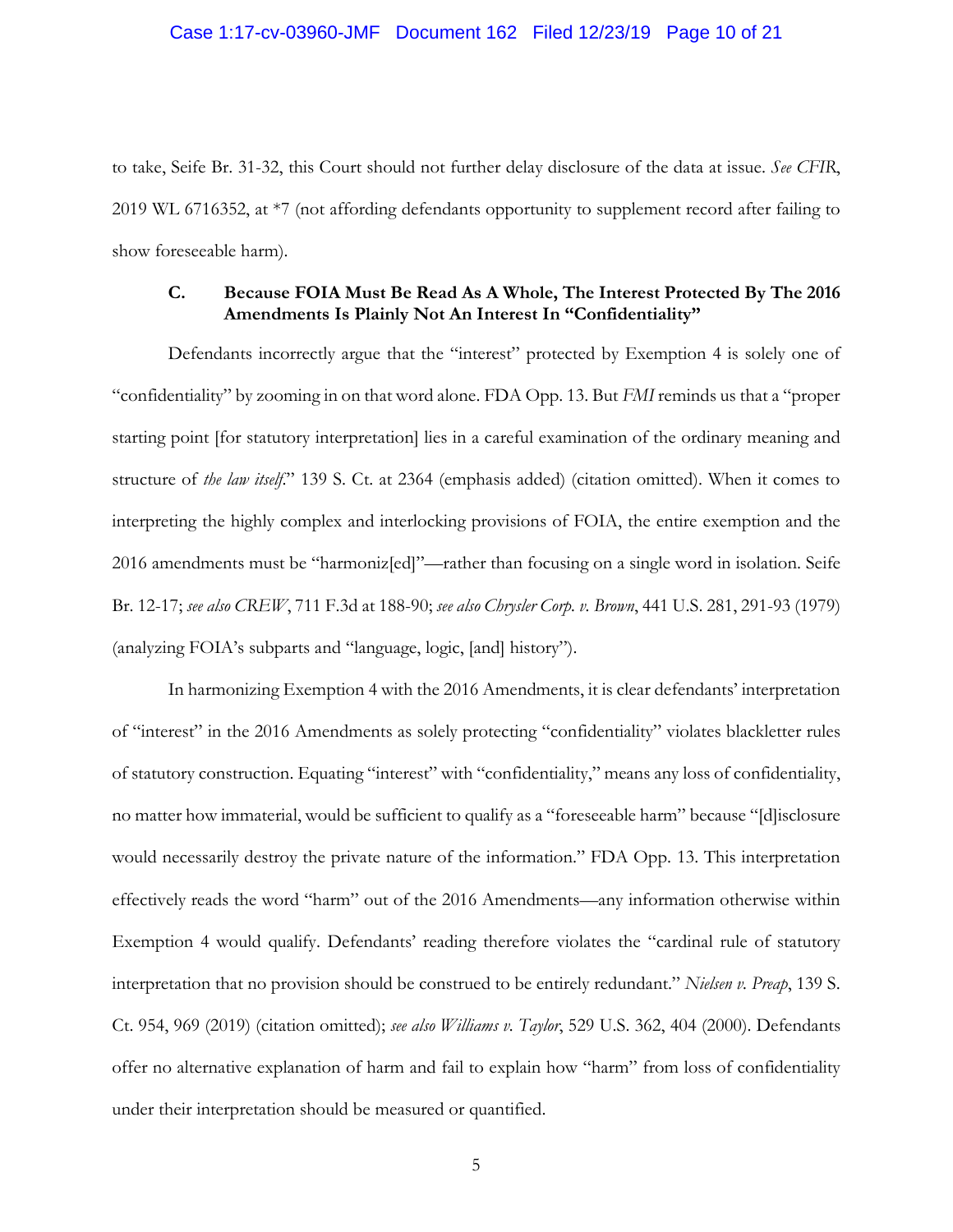#### Case 1:17-cv-03960-JMF Document 162 Filed 12/23/19 Page 11 of 21

In contrast, Seife takes a textually grounded approach to interpreting the 2016 Amendments that harmonizes the distinct provisions of FOIA and makes them work together. Seife Br. 12-13. The "interest" protected by Exemption 4 is the economic value of intangible property protected by Exemption 4, which itself is made up of confidential "commercial or financial" information and "trade secrets." *Id.* at 15-17. The "harm" to that "interest" is measured by the tangible and material diminution in value of the information to its owner that would result from its disclosure. *Id.* This reading of the 2016 Amendments as applied to Exemption 4 is entirely compatible with *FMI*. It fully accepts that information falls within the exemption if it is "customarily kept private or at least closely held," *FMI*, 139 S. Ct. at 2363, and requires a foreseeable harm defined and weighed by comparing the current value of the information against the value of the information after a FOIA disclosure.

#### **D. The Public Interest In Disclosure Should Properly Be Considered**

The text, structure, and purpose of the 2016 Amendments all support the conclusion that some threshold level of "harm" must be demonstrated to the "interest protected" by Exemption 4. If any *de minimis* amount of harm sufficed for withholding, it would "produce absurd results" and the 2016 Amendments would impose no limitation at all. *K Mart Corp. v. Cartier, Inc.*, 486 U.S. 281, 324 n.2 (1988) (Scalia, J., concurring in part). To determine what amount of "harm" is required to justify withholding, it follows that the private "harm" to a protected "interest" must be evaluated in light of the public's "interest" in disclosure. Granted, the public interest under FOIA is not limitless—"[t]he only valid public interest in the FOIA context is one that serves FOIA's core purpose of shedding light on an agency's performance of its statutory duties." *Rosenberg v. DOD*, 342 F. Supp. 3d 62, 91 (D.D.C. 2018) (quoting *Smith v. Dep't of Labor*, 798 F. Supp. 2d 274, 285 (D.D.C. 2011)). It is this public interest against which the "harm" to an "interest protected by an exemption" must be weighed.

The FDA argues that *FMI* forecloses any such evaluation of interests, FDA Opp. 16-17, but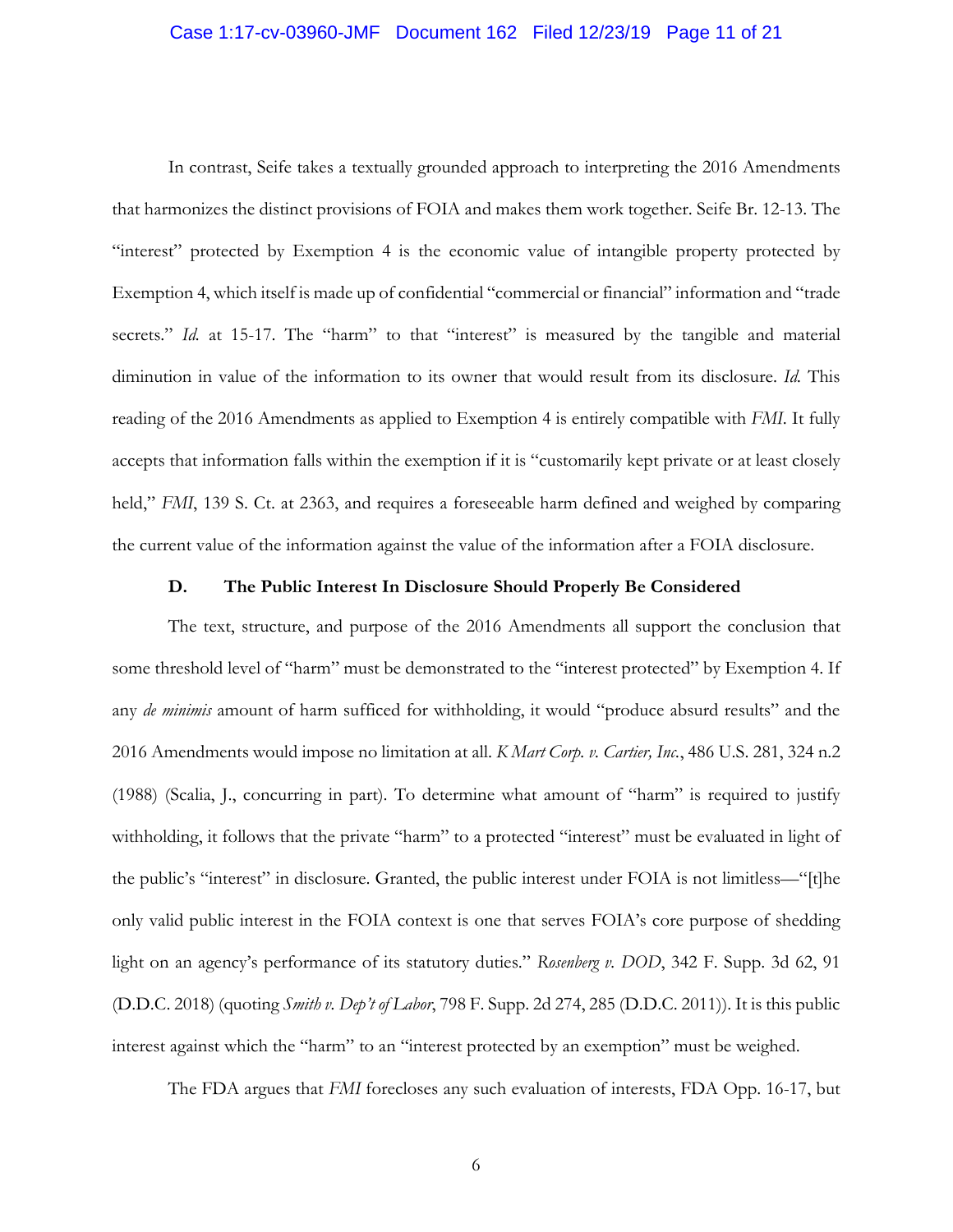#### Case 1:17-cv-03960-JMF Document 162 Filed 12/23/19 Page 12 of 21

FOIA's text, structure, and purpose, FOIA jurisprudence, and *FMI* itself all support this approach. *FMI* instructs that "when Congress enacted FOIA it sought a 'workable balance' between disclosure and other governmental interests." 139 S. Ct. at 2366. The Supreme Court described this "workable balance" in its first Exemption 4 case, *Chrysler,* where it explained that courts applying Exemption 4 must "balance the *opposing interests* . . . [and] [s]uccess lies in providing a workable formula which encompasses, balances, and protects *all* interests, yet places emphasis on the *fullest responsible disclosure*." *Chrysler*, 441 U.S. at 292 n.12 (emphasis added).

Pre-*FMI* cases establish that the validity of the interest in knowing what the "government is up to," is the interest protected by FOIA. The FDA accuses Seife of "misleadingly quot[ing] the D.C. Circuit's decision in *Public Health Citizen Research Group v. FDA*, 185 F.3d 898, 903 (D.C. Cir. 1999)," but notes *Public Citizen* "remains valid after [*FMI*]." FDA Opp. 17. Seife's reading is a correct and careful reading that distinguishes between the different "interests" protected by FOIA. While the majority in *Public Citizen* did eschew "a consequentialist approach to the public interest in disclosure," this was in the context of rejecting "collateral benefits" in health and safety "to bolster the case for disclosure by claiming an additional public benefit." *Public Citizen*, 185 F.3d 904. Nevertheless, the majority noted the public interest in shedding light on "what the [ ] government is up to," since "the basic purpose of [FOIA] [is] to open agency action to the light of public scrutiny." *Id*.

Judge Garland underscored in his concurrence that "my colleagues recognize…that an interest in '[o]fficial information that sheds light on an agency's performance of its statutory duties falls squarely within that statutory purpose' and may be weighed in the balance." *Id*. at 909 (Garland, J., concurring). Judge Garland also relies on a canonical FOIA case that is still good law: *Dep't of Justice v. Reporters Comm. for Freedom of the Press*, 489 U.S. 749, 773 (1989), in which "there was no question but that a balancing test was required with respect to Exemption 7(C)" and the question was only "what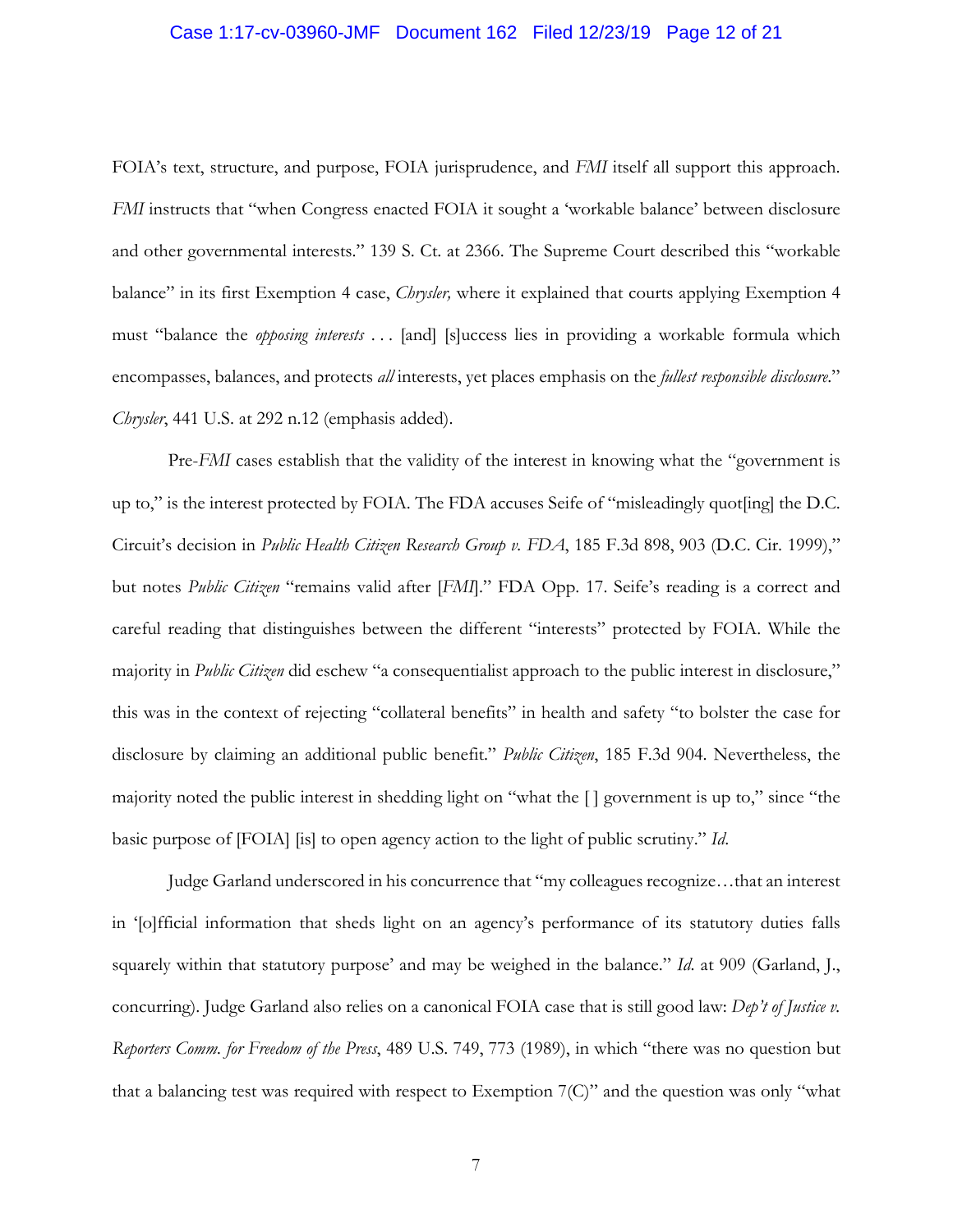#### Case 1:17-cv-03960-JMF Document 162 Filed 12/23/19 Page 13 of 21

interests could be weighed in the balance." *Public Citizen*, 185 F.3d at 909 (Garland, J., concurring). In *Reporters Committee*, the Court held that "information about private citizens that is accumulated in various governmental files but that reveals little or nothing about an agency's own conduct" should not be disclosed. 489 U.S. at 773. But that is not the case here, where evidence strongly suggests that disclosure could reveal agency malfeasance. Seife Br. 29-34.

This same approach to the public interest is reflected in a holding later affirmed by defendants' most important case, *Critical Mass Energy Project v. Nuclear Regulatory Commission.* On remand from the D.C. Circuit, the district court endorsed weighing the public interest in disclosure in Exemption 4 cases, holding "[t]he determination mandated by the court of appeals requires 'balanc[ing] the individual litigant's [i.e., the request[e]r's] need for information against the government's need to obtain the information in the future,' *. . .* and 'the extent to which the government's ability to obtain [the] information would be impaired . . . against the *public interest in disclosure*.'" 731 F. Supp. 554, 555- 56 (D.D.C. 1990) (emphasis added) (citations omitted), *aff'd after reh'g en banc,* 975 F.2d 871 (D.C. Cir. 1992). In assessing whether an "interest" protected by an exemption is foreseeably harmed, courts should properly consider the extent to which FOIA's core interest in disclosure would be affected.<sup>4</sup>

## **E. Defendants Do Not Escape The 2016 Amendments Using The Trade Secrets Act Or FDA Regulations**

Defendants argue that the 2016 Amendments are inapposite under Exemption 4 because such

<sup>&</sup>lt;sup>4</sup> The FDA argues that the Court should "disregard" plaintiff's evidence of the public interest as not based on personal knowledge. FDA Opp. 19, n. 13. Seife is an experienced math and science journalist and has previously used FOIA requests to document instances of research misconduct. Seife Decl. ¶¶ 4-7, ECF 149. Seife is drawing on this background in reviewing the evidence and in reaching conclusions that the withheld information would shed light on the agency's performance of its duties. *Id.*  $\P$  116-66. The Ninth Circuit cases, referenced in Seife's brief, Seife Br. 28, speak for themselves, but are unnecessary for him to prevail.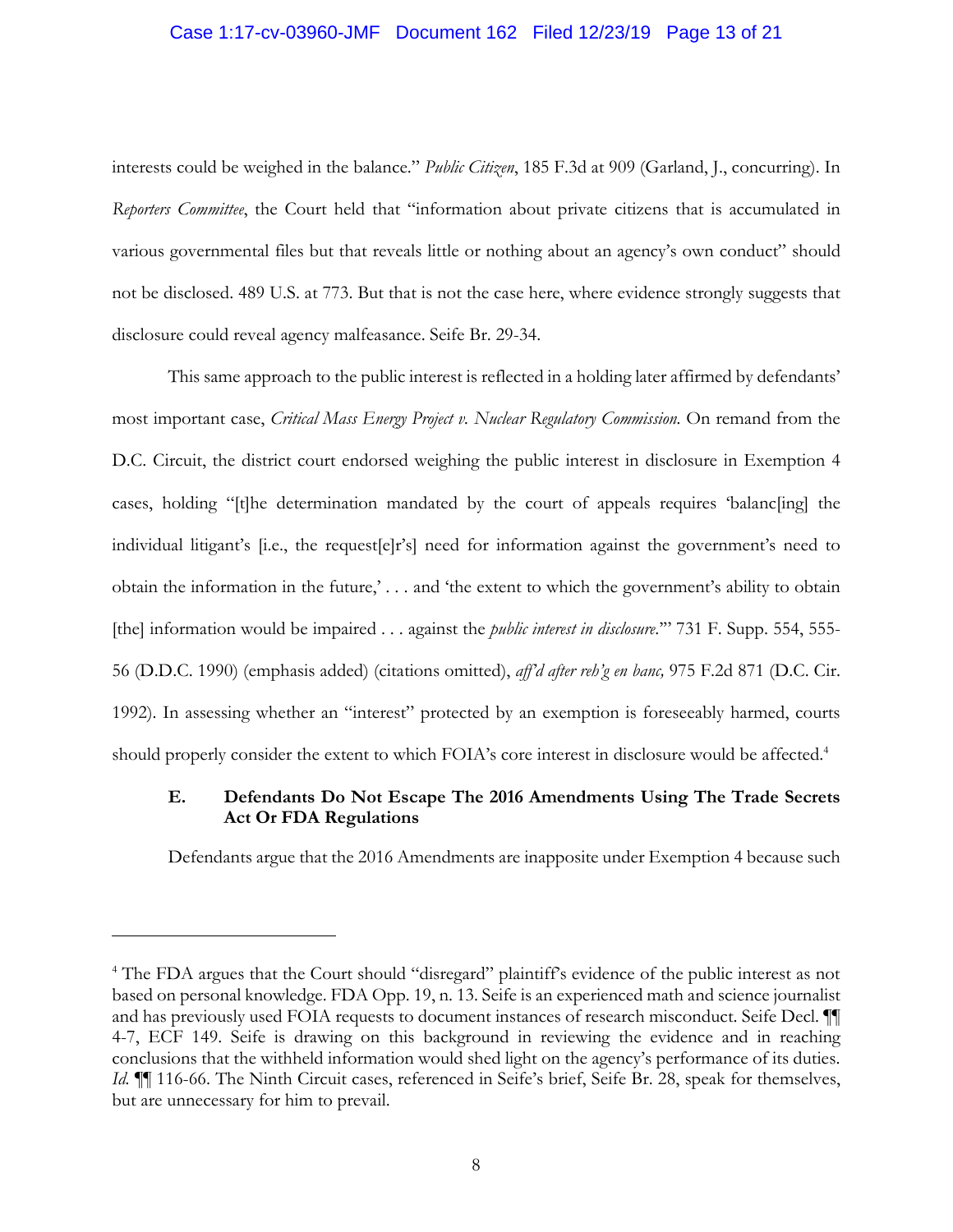#### Case 1:17-cv-03960-JMF Document 162 Filed 12/23/19 Page 14 of 21

information is "exempt from disclosure under a law outside the four corners of FOIA," specifically the Trade Secrets Act or FDA regulations. FDA Opp. 9-10; Sarepta Opp. 19-20. These theories should be flatly rejected as contrary to the text, structure, and purpose of FOIA.

*First*, the Supreme Court itself has viewed Exemption 4 as a discretionary exemption, contradicting the premise of defendants' theory that other laws make its application mandatory. In *Chrysler*, an Exemption 4 case, Justice Rehnquist writing for a unanimous Court described FOIA as "exclusively a disclosure statute" that prohibits only the improper "'withholding [of] agency records'" and does "not limit an agency's discretion to disclose information." 441 U.S. at 292, 294. As Judge Posner noted in *General Electric Company v. U.S. Nuclear Regulatory Commission*, 750 F.2d 1394, 1401-02 (7th Cir. 1984), *Chrysler* strongly suggests that "the Trade Secrets Act has no independent force in cases where the Freedom of Information Act is involved." *See also McDonell Douglas Corp. v. U.S. Dep't of the Air Force*, 375 F.3d 1182, 1194, 1204 (D.C. Cir. 2004) (Garland, J., dissenting) (collecting cases and also questioning if Trade Secret Act is co-extensive with Exemption 4). Again, the Court in *FMI* noted the government's representation that "it 'will not disclose' the contested data unless compelled to do so"—a representation that implies disclosure is discretionary and would make no sense if the Trade Secrets Act independently barred disclosure. *FMI*, 139 S. Ct. at 2362.<sup>5</sup>

*Second*, defendants' reading of the "prohibited by law" phrase as encompassing random statutes discussed in the legislative history and agency regulations does profound violence to the structure and text of FOIA and should be categorically rejected. Defendants' reading would treat agency regulations

<sup>&</sup>lt;sup>5</sup> While certain lower courts in other circuits have suggested that Exemption 4 is mandatory, Sarepta Opp. 19-20 (collecting cases), the Second Circuit has never adopted this view and has implied that Exemption 4 is *permissive*, *see Nadler v. FDIC*, 92 F.3d 93, 97 (2d Cir. 1996) (declining to reach the issue); *Bloomberg, LP. v. Bd. of Governors of the Fed. Reserve Sys.*, 601 F.3d 143, 147 (2d Cir. 2010) (Exemption 4 "*allows* a federal agency . . . to refuse disclosure") (emphasis added), cases both defendants fail to cite.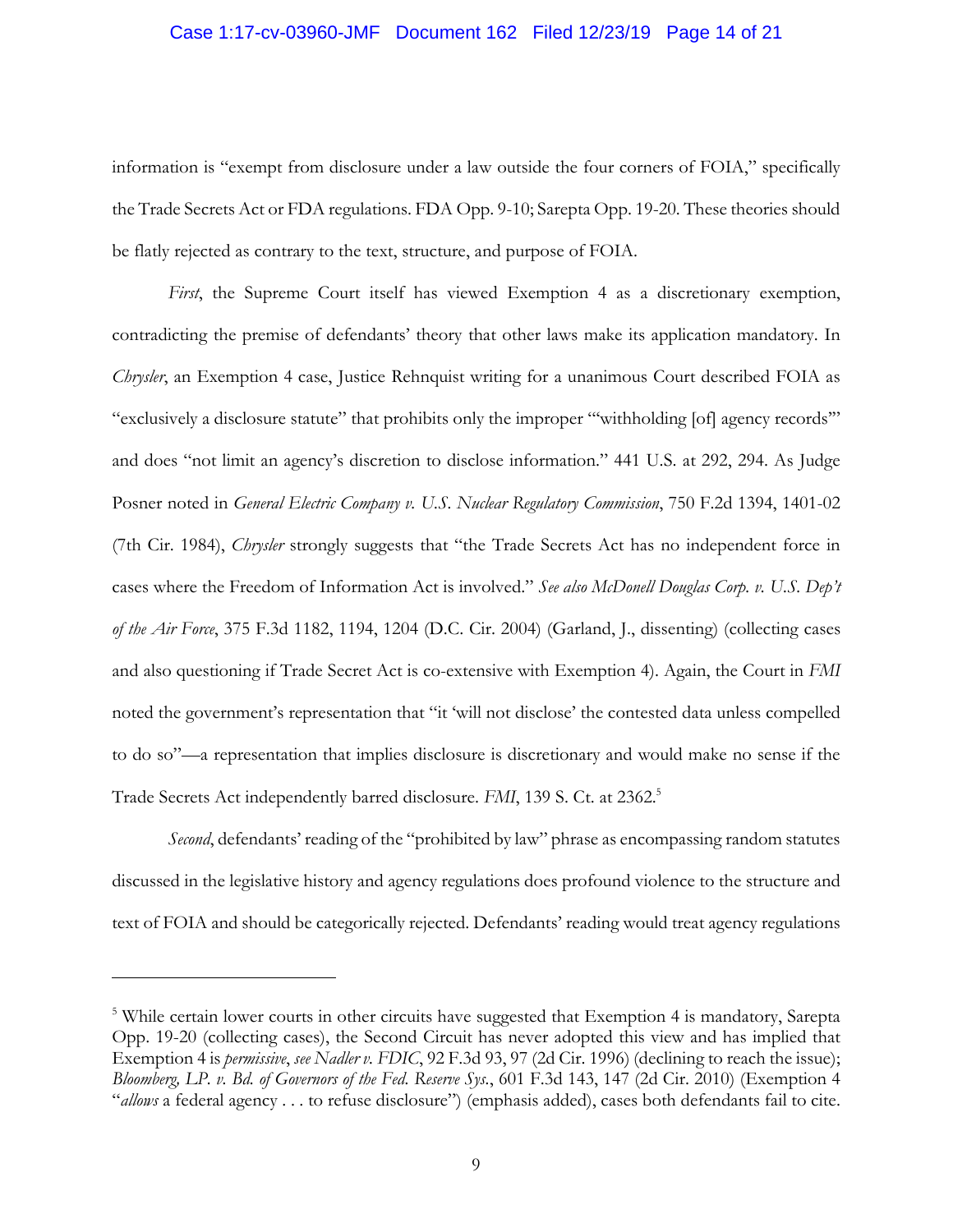#### Case 1:17-cv-03960-JMF Document 162 Filed 12/23/19 Page 15 of 21

or a statute mentioned in legislative history as authorizing withholding—effectively treating the "prohibited by law" provision as it were a new exemption in the withholding subsection of FOIA. In contrast, a reading of the phrase "prohibited by law" as an exception to the need to show a foreseeable harm that applies only to FOIA's mandatory exemptions (of which Exemption 4 is not one) would limit withholding to narrow circumstances and comport with the longstanding rule that "in the interpretation of statutes, . . . proviso[s] [are] construed strictly." *United States v. Dickson*, 40 U.S. 141, 165 (1841).<sup>6</sup> By casting the "prohibited by law" provision as a "super-exemption," defendants' reading would also swallow Exemption 3, which expressly prohibits disclosure where required by certain statutes under certain circumstances. Defendants' reading thus ignore *FMI*'s clear instruction to "stop" where the text "yields a clear answer." 139 S. Ct. at 2364. Seife's reading of the mandatory exemptions is the grammatically correct reading of FOIA that does not "alter FOIA's plain terms on the strength only of arguments from legislative history" as *FMI* forbade and as defendants ask this Court to do. *Id.*

*Finally*, even if defendants were correct that the Trade Secret Act rendered portions of Exemption 4 mandatory, this case does not deal with those portions because it involves commercial information, not trade secrets. *See* ECF No. 65.<sup>7</sup> The Seventh Circuit has confirmed this crucial

<sup>&</sup>lt;sup>6</sup> This Court need not define "prohibited by law" since defining "law" raises questions that have stumped jurists for millennia. Leading legal scholar Hart stated that "[p]lainly the best course is to defer giving any answer'" as "nothing concise enough to be recognized as a definition could provide a satisfactory answer." H.L.A. Hart, *The Concept of Law* 1, 5, 16 (Oxford Univ. Press 1961). That said, should the Court be inclined to adopt a definition, "disclosure is prohibited by law" in the 2016 Amendments should be read to refer only to FOIA's mandatory exemptions, including Exemption 3. Sarepta itself argues for this interpretation, though it incorrectly categorizes Exemption 4 and portions of Exemption 6 as mandatory*.* Sarepta. Opp. 20 ("Classified information, information protected from disclosure by the Trade Secrets Act, information protected by the Privacy Act [namely portions of information covered by Exemption 6], and information protected by Exemption 3 are all information whose disclosure is prohibited by law.") Only Exemption 4 is before this Court..

<sup>&</sup>lt;sup>7</sup> The Verni Declaration attempts to assert for the first time that the clinical trial data at issue is a "trade" secret," Verni Decl. *¶* 7, ECF 143, but Sarepta has agreed that the data is commercial information.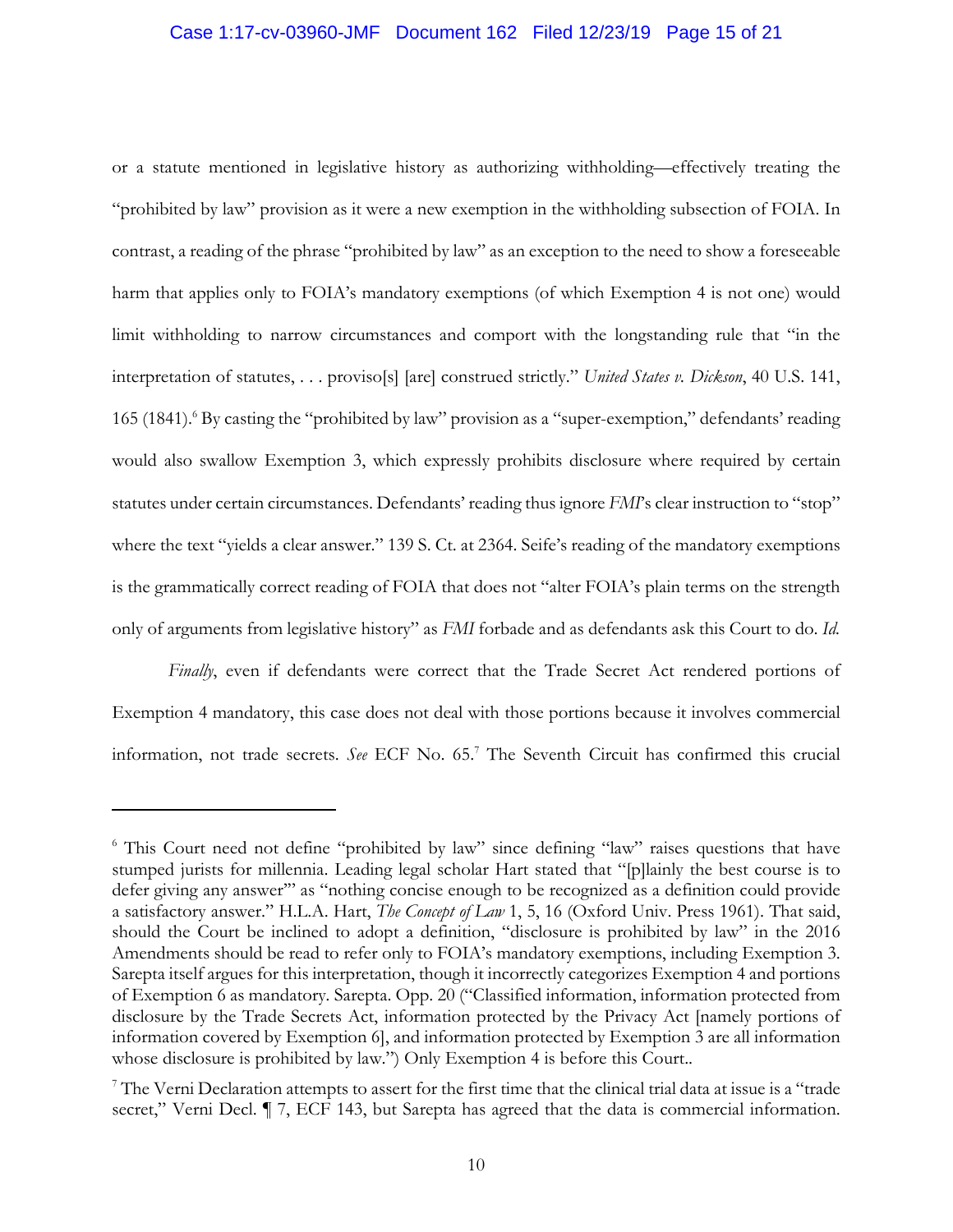#### Case 1:17-cv-03960-JMF Document 162 Filed 12/23/19 Page 16 of 21

distinction under FOIA, concluding: "[I]t is hard to believe that Congress wanted" FOIA requesters "to stub their toes on a rather obscure criminal statute . . . designed to protect that narrower category of trade secrets . . . whose disclosure could be devastating . . . and not just harmful." *General Electric Co*., 750 F.2d at 1401-02. Moreover, criminal statutes like the Trade Secrets Act must be strictly construed and not expanded beyond their terms even if the two terms are "of kindred character[] with those which are enumerated." *United States v. Wiltberger*, 18 U.S. 76, 96 (1820) (Marshall, C.J.).

## **II. Even If The 2016 Amendments Do Not Apply, Defendants Do Not Meet The New FMI Standard For Withholding**

As Seife has demonstrated, defendants have not even met their burden to demonstrate the information qualifies as "confidential" under Exemption 4*.* Seife Br. 34-43. In *FMI*, the Supreme Court held that information "customarily kept private, or at least closely held, by the person imparting it" is to be considered "confidential" under Exemption 4. 139 S. Ct. at 2363. Defendants argue that Exemption 4 encompasses any information submitted to an agency that is not actually public. They contend that Sarepta's declaration—stating that Sarepta considers the information at issue confidential and has never publicly released it—satisfies their burden. Sarepta Opp. 10-11. This interpretation of *FMI* seeks to "*expand* Exemption 4 beyond what its terms permit"—something *FMI* declares just as impermissible as attempting to "arbitrarily *constrict* it." 139 S. Ct. at 2366.

*FMI* never equates the test for Exemption 4 confidentiality with the test of whether *identical information* is already public. This latter test, urged by defendants, has long been recognized by courts including in this case—as an affirmative defense to a request under Exemption 4. *See Inner City* 

Sarepta Supp. MSJ Br. 12-13, ECF 140. Trade secrets are covered by a different line of FOIA doctrine, and a change in the entire theory of the case at this hour would work severe prejudice to Seife, who has relied on the representation the parties entered into since March 22, 2018. ECF 65.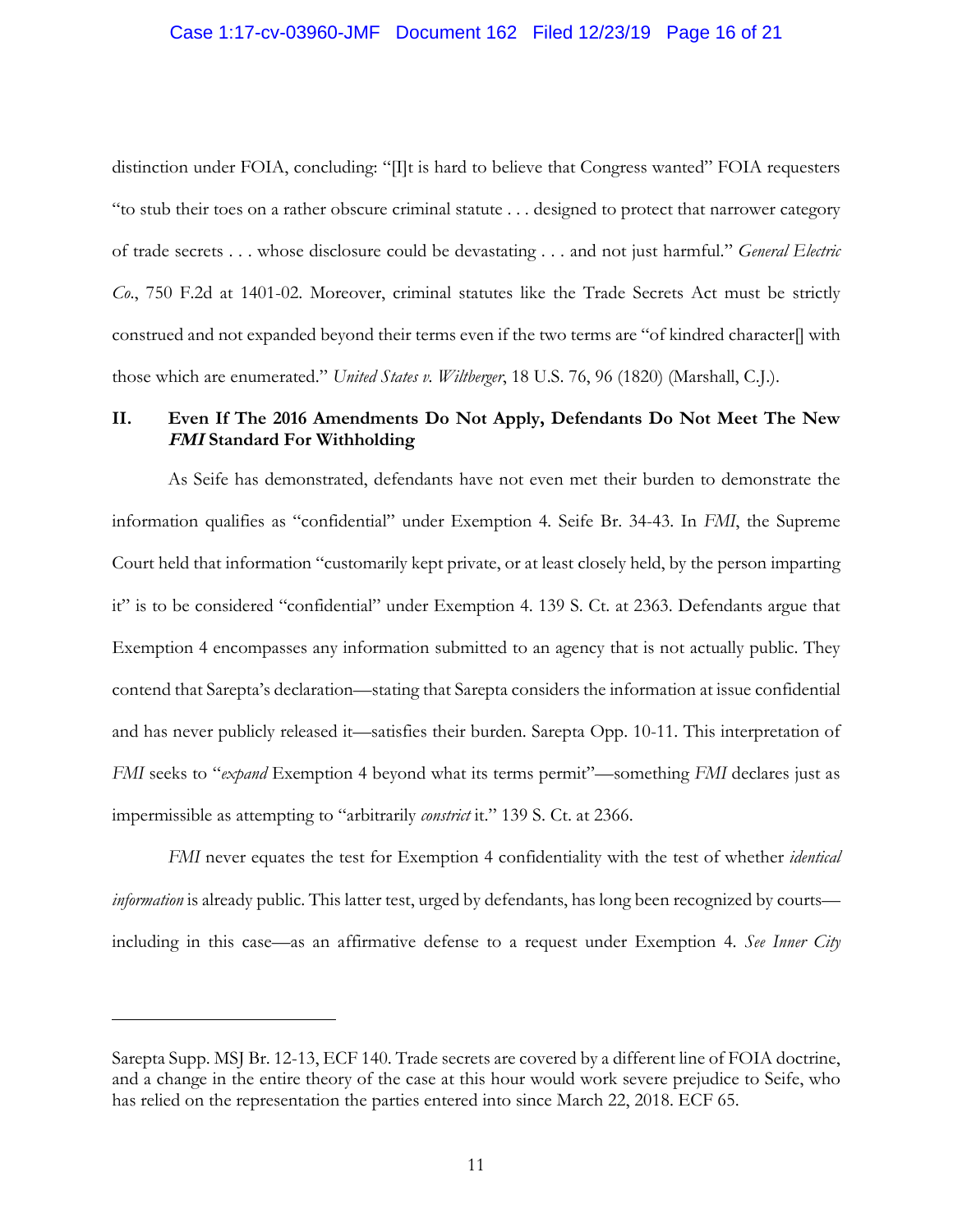#### Case 1:17-cv-03960-JMF Document 162 Filed 12/23/19 Page 17 of 21

*Press/Cmty. on the Move v. Bd. of Governors of Fed. Reserve Sys.*, 463 F.3d 239, 244-45 (2d Cir. 2006); *Seife*, 2019 WL 1382724, at \*2-3; *Niagara Mohawk Power Corp. v. U.S. Dep't of Energy,* 169 F.3d 16, 19 (D.C. Cir. 1999). The Supreme Court could have adopted this test in *FMI*, but did not do so because it essentially flips from an agency FOIA's statutory burden to prove an exemption properly applies. *See* 5 U.S.C. § 552(a)(4)(B); *U.S. Dep't of State v. Ray*, 502 U.S. 164, 173 (1991). The "already public" test places the burden of proving information is public on the requester when used as an affirmative defense because otherwise the opponent of disclosure would have to "undertake an exhaustive, potentially limitless search" to "identify all of the public sources in which the information contained in its documents is not reproduced." *Inner City Press*, 463 F.3d at 244-45. Defendants' approach would shift a similar burden to the FOIA requester whenever an information submitter provides a sworn statement that information is private. Overcoming this burden would be all but impossible in most cases, given the information asymmetries preventing the requester from knowing what is behind the redactions. *See* Seife Br. 13-14 (collecting cases). The Supreme Court in *DOJ v. Landano*, 508 U.S. 165 (1993), identified problems with creating standards such as this. "[T]hough rebuttable in theory" defendants' proposed standard "is in practice all but irrebuttable" because "the requester—who has no knowledge about the particular source or the information being withheld—very rarely will be in a position to offer persuasive evidence." *Landano*, 508 U.S. at 176-77.

The problem with requiring proof that *identical information* is public is amplified in cases where there is a potential for government embarrassment. It requires the court and the FOIA requester to take defendants at their word when there are strong incentives for selective, or inaccurate, disclosure. *See* Seife Br. 13-14. According to Sarepta, unexplained redactions should be permitted to defeat even the accurate deductions of the FOIA requester about the contents of withheld information. Sarepta Opp. 14. The requester and the court must take a submitter's assertion of confidentiality as all but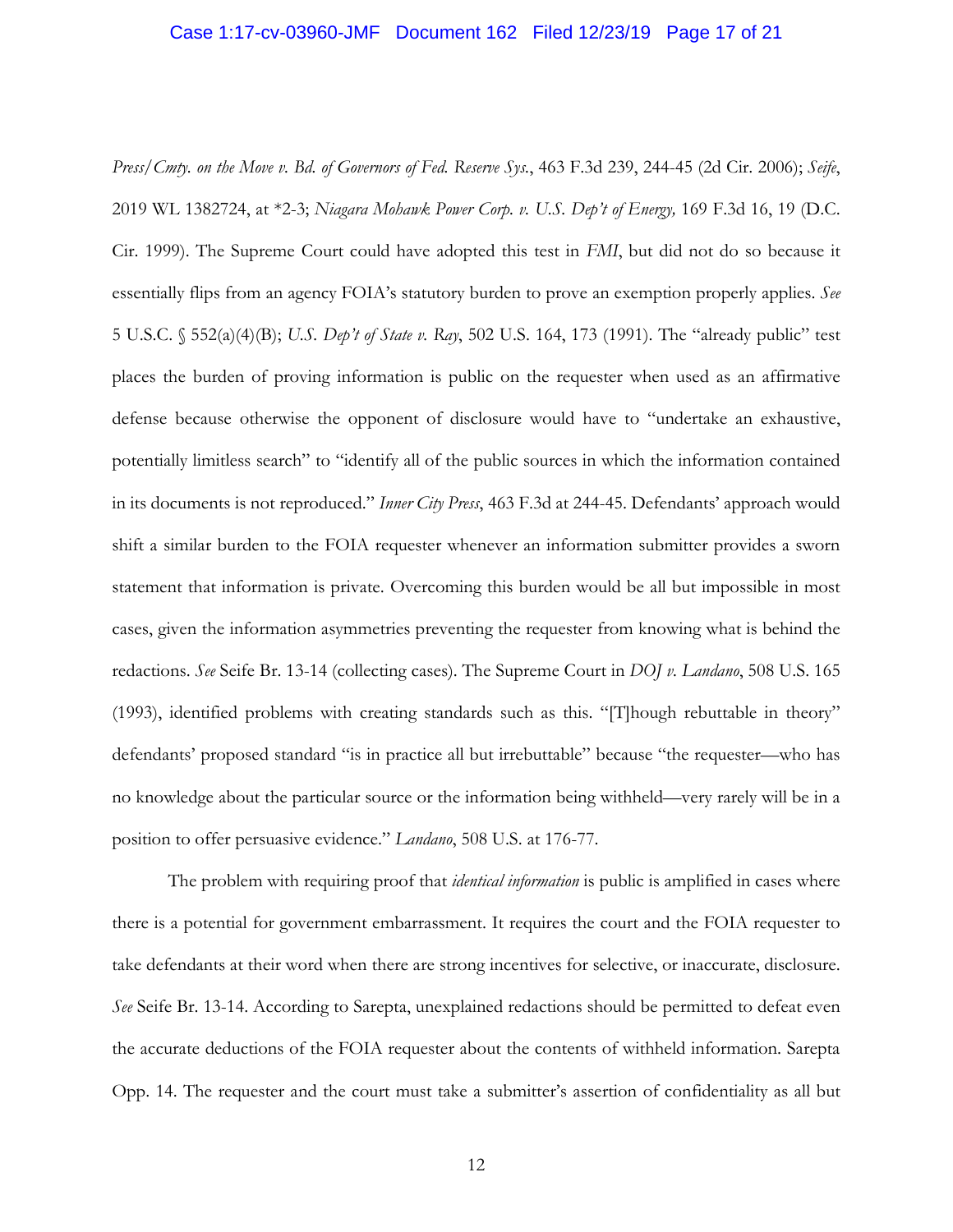#### Case 1:17-cv-03960-JMF Document 162 Filed 12/23/19 Page 18 of 21

dispositive. This approach, once again, contradicts FOIA, which places on the courts a statutory duty to conduct *de novo* review of withholding decisions, § 552(a)(4)(B), in order to "ensure that the agency's assertions are reliable." *Jones v. FBI*, 41 F.3d 238, 242-43 (6th Cir. 1994). FOIA does not permit the type of dispositive deference defendants demand.<sup>8</sup>

Finally, defendants' reading also contradicts the Supreme Court's longstanding mandate that FOIA exemptions be narrowly construed, *see Milner v. Dep't of Navy*, 562 U.S. 562, 571-72 (2011) (collecting cases), and cannot be squared with *FMI*, which provides illustrative standards for secrecy, *FMI*, 139 S. Ct. at 2363, including that information is "known only to a limited few," *id.*, a standard Sarepta surely fails. Seife Br. 37-41.

The substantial problems created by defendants' approach are avoided by a common sense reading of *FMI.* Seife's application of the phrase "customarily kept private or at least closely held" is consistent with FOIA's purpose and grounded in *FMI*'s guidance that the holder not share information "freely." 139 S. Ct. at 2363; Seife Br. 36-37. Given this workable alternative, the Court should decline to follow the pessimistic logic of *American Small Business League v. DOD*, 2019 WL 6255353, at \*3-5 (N.D. Cal. Nov. 24, 2019), which allows "defendants [to] merely invoke the magic words—'customarily and actually kept confidential'—to prevail," even while recognizing this outcome is "'at odds with' FOIA's purpose." These "magic words" can be read more narrowly. Seife Br. 35 &

<sup>&</sup>lt;sup>8</sup> Non-conclusory declarations presented in "good faith" that provide the court and the requester "as much information as possible" can permit meaningful adversarial review. *See Halpern v. FBI*, 181 F.3d 279, 290 (2d Cir. 1999). But the declarations here are insufficient. *Seife*, 2019 WL 1382724 at \*2. The latest round of briefing confirms this. Sherwood admits in her third declaration that half of the table at FDACDER0006538 was erroneously redacted. Sherwood was forced to include a version of the table without the erroneous redaction in Exhibit A of her third declaration. Sherwood Decl. ¶ 4. Seife is *not* using information post-dating the last round of summary judgment briefing; there is no moving target as defendants argue. *See* FDA Opp. 7.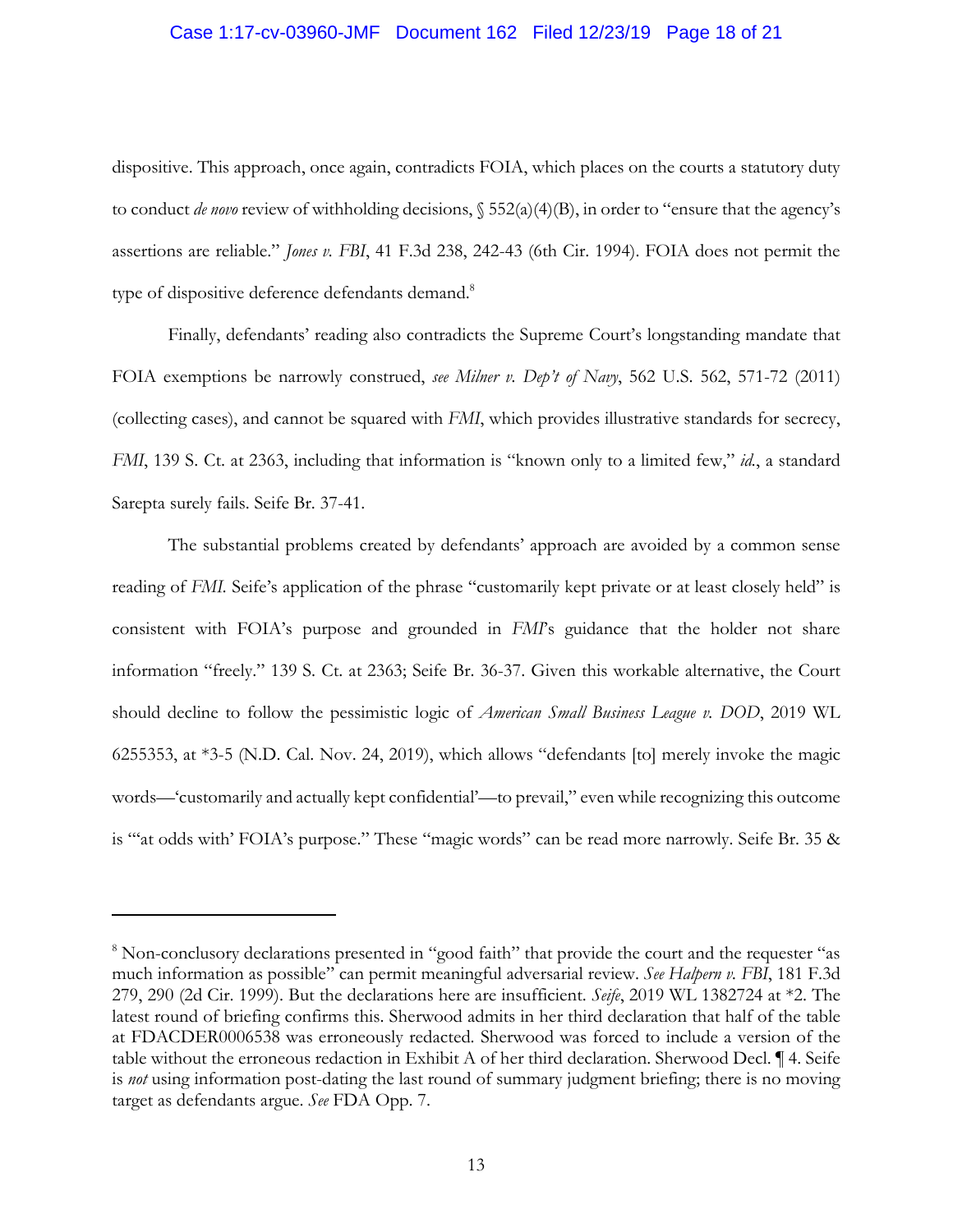#### Case 1:17-cv-03960-JMF Document 162 Filed 12/23/19 Page 19 of 21

n.18; *see also FMI*, 139 S. Ct. at 2365 (discussing *Critical Mass* descriptively, not prescriptively).

Sarepta has customarily shared its information with others (*i.e.*, the EMA and informationsharing coalitions) in a manner that is not "closely held" or restricted to "a limited few," 139 S. Ct. at 2363, even if NDAs were used, Seife Br. 36-41.<sup>9</sup> Seife does not argue that the information cannot be confidential "so long as Sarepta gave it to *anyone* else," Sarepta Opp. 5, but rather that this Court should look at industry standards for data-sharing and see how the *company itself* does (or does not) comply with them, Seife Br. 36-37.

Seife's approach is also consistent with a federal court decision on this same issue that postdates his supplemental brief. *CFIR* observed that when information of the *same type* has been shared publicly, representations that it is confidential come into doubt. *See CFIR*, 2019 WL 6716352 at \*6. This is true even if the released information is *not identical* to the information at issue. *Id. CFIR* is also consistent with the holding of *Critical Mass*, which held information to be confidential "*if it is of a kind* that would *customarily* not be released to the public by the person from whom it was obtained." *Critical Mass Energy Project v. NRC*, 975 F.2d 871, 879-80 (D.C. Cir. 1992) (en banc) (emphasis added).<sup>10</sup> As

<sup>&</sup>lt;sup>9</sup> Seife does not rely on the "waiver" doctrine as Sarepta contends. Sarepta Opp. 5-6. Under that controversial doctrine, FOIA information released by a court under a protective order becomes public because FOIA authorizes disclosure to "any person," *i.e.*, the public. *Compare Am. Small Bus. League*, 2019 WL 6255353, at \*5 & n.4 (citing *Maricopa Audubon Soc'y v. U.S. Forest Serv.*, 108 F.3d 1082, 1088 (9th Cir. 1997)) (litigation confidentiality order not permitted because disclosure to one is disclosure to all)) *with Allnet Commc'n Servs., Inc. v. F.C.C.*, 800 F. Supp. 984, 988-89 (D.D.C. 1992) (litigation confidentiality order permitted). Of course, limited release under a protective order is a distinct from whether the *information submitter itself* has "customarily and actually kept [the information] private" "in the ordinary course of business." *Am. Small Bus. League*, 2019 WL 6255353, at \*5.

<sup>10</sup> Sarepta distorts the holding and the relevance of *Critical Mass*. The information there was not deemed confidential because industry members had NDAs amongst themselves. Rather, it was because they submitted a joint report as a coalition to a government agency and there were concerns that a failure to provide confidentiality would chill *voluntary* submissions in the future. *See Critical Mass Energy Project v. Nuclear Regulatory Comm'n*, 644 F. Supp. 344, 347 (D.D.C. 1986); *see also Critical Mass Energy Project*,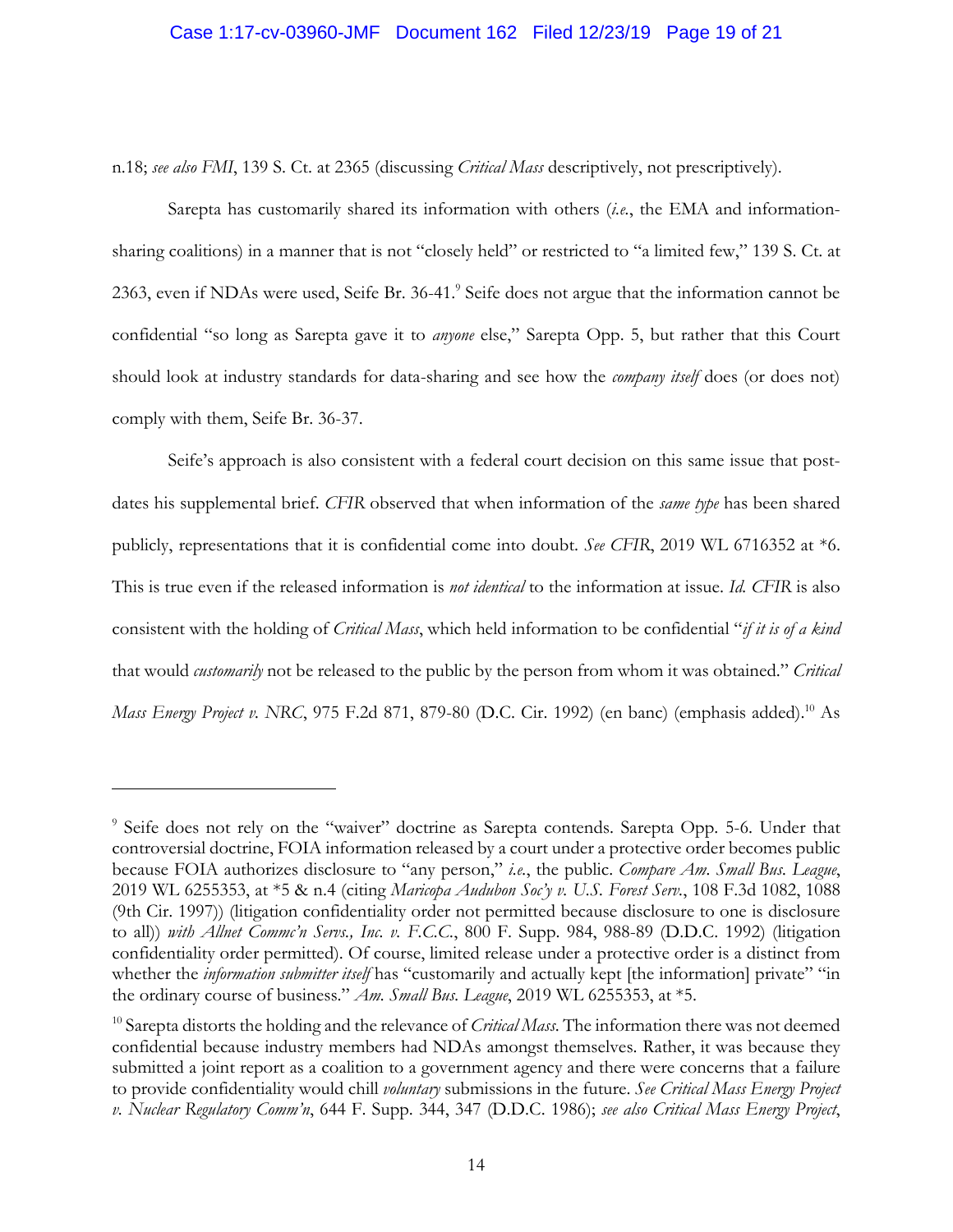#### Case 1:17-cv-03960-JMF Document 162 Filed 12/23/19 Page 20 of 21

*CFIR* observed, the data at issue in *FMI* "was not disclosed, or made 'publicly available in any way,'" while the information in *CFIR* had been made *partially* available to the public. 2019 WL 6716352 at \*6. It was unimportant that not "all data points" were public; what mattered was that "the information disclosed was substantial enough to undermine the Government's claim of confidentiality and call into doubt the [intervenor-defendant's] supporting declaration." *Id*. Partial disclosure was enough to convince the court that "there is a significant possibility" some information was not confidential. *Id*.

This Court should draw the same conclusion from Sarepta's disclosures of information sought by Seife. The extent to which Sarepta has made much of the requested information publicly available is well documented throughout this case. *See* Seife Br. 23-24, 37-41. Sarepta claims that the 135-page report produced by the EMA Committee for Medicinal Products for Human Use is not allencompassing enough to jeopardize confidentiality, Sarepta Opp. 16, but this argument misses the point. Neither the EMA report nor Sarepta's other disclosures need to reveal *all* the information sought for its claim of confidentiality to be defeated. It is enough that Sarepta's public disclosures are "substanti[ve]" and "call into doubt" the company's claim of confidentiality. *CFIR*, 2019 WL 6716352 at \*6. Sarepta's disclosures to the EMA easily meet this test. Sarepta concedes that the EMA report includes "summary charts" for Studies 201 and 202. Sarepta. Opp. Br. 16. These charts alone, like the published summary data in *CFIR*, raise sufficient doubts to defeat Sarepta's claim of confidentiality.

#### **CONCLUSION**

For the foregoing reasons, this Court should deny defendants' motions for summary judgment and grant Seife's cross-motion for summary judgment.

<sup>731</sup> F. Supp. at 556-57. Here, Sarepta's information was *not* voluntarily submitted, *see* Seife Br. 35 n.18, and there is no concern about impairing submission of mandatory clinical trial data.